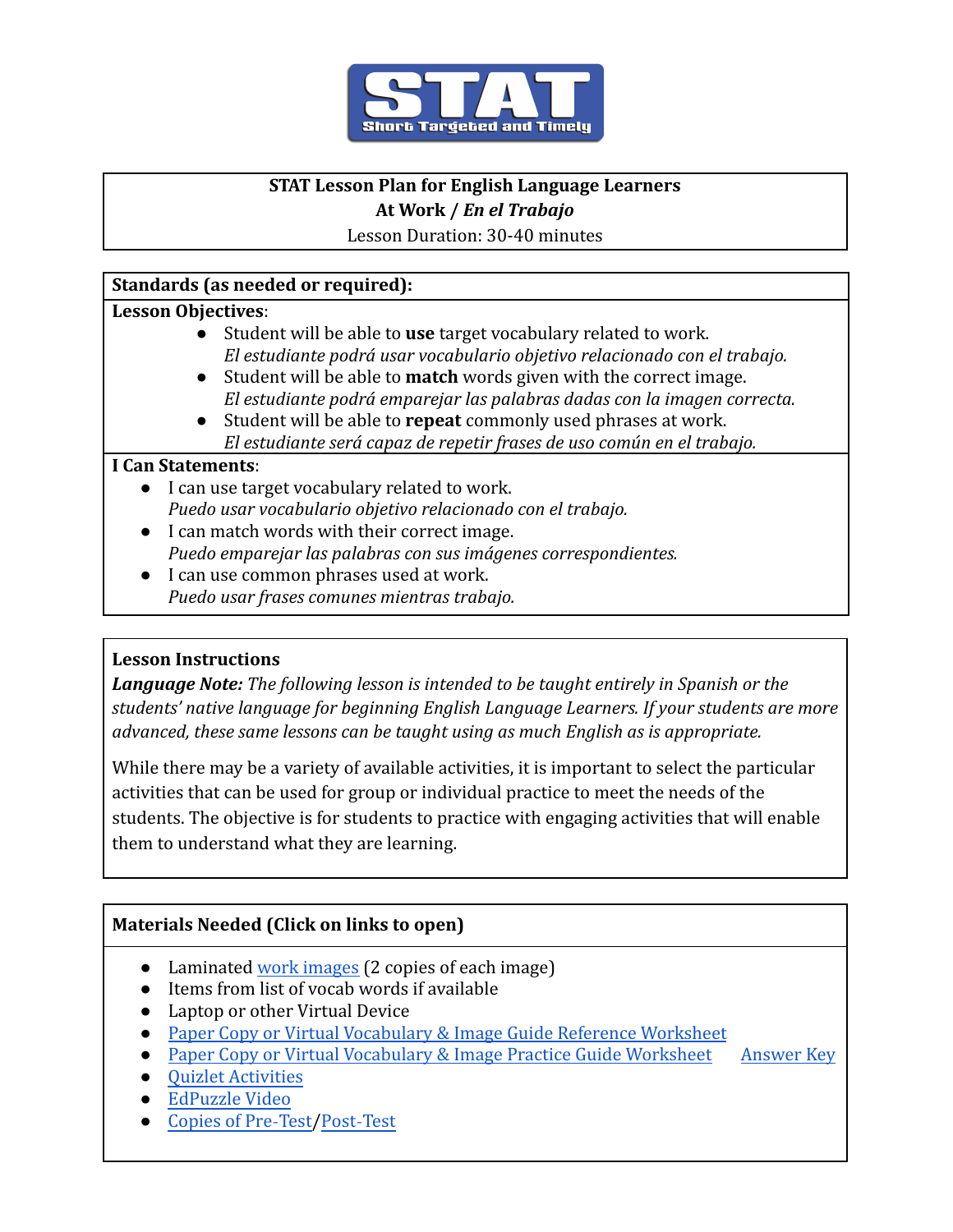

#### **Target Vocabulary/Phrases**

- Bag
- Hat
- Shovel
- Water cooler
- Bandana
- Bucket
- Sunscreen
- Hose
- Ladder
- Gloves

#### **Go get, Bring me , Put on, I need the ….**

#### **Pre-Test Questions**

- 1. Which is something you can wear when working outside?
- 2. Which is an object you can use when you need a drink?
- 3. Which is an object you can use to work?
- 4. Which do you use to protect yourself from the sun?
- 5. What is this a photo of?

## **Introduction/Opener/Activate Prior Knowledge**

● Using a white board ask students as a group to share or shout out words of objects or items they use at work. What tools might you use? What items might you need? Teacher will write a list as students give answers. Using the items on the list, ask if anyone can respond with the English word for an item. Can anyone tell me how to say *gorra* in English?

## **Introduce Key Vocabulary**

Distribute work vocabulary worksheet. Instructor will go through each word in English, Spanish and practice pronunciation.

- *I say: bucket, We say: bucket, You say: bucket.*
- *●* Instructor may put their finger on their chin as a signal for when the instructor speaks and on their ear for when students speak. Say the words/phrases in English and have students repeat. Continue this method for each vocabulary word chosen.
- *●* Repeat the word *bucket*
	- Look at your big thumb and say *bucket*
	- What is this picture of?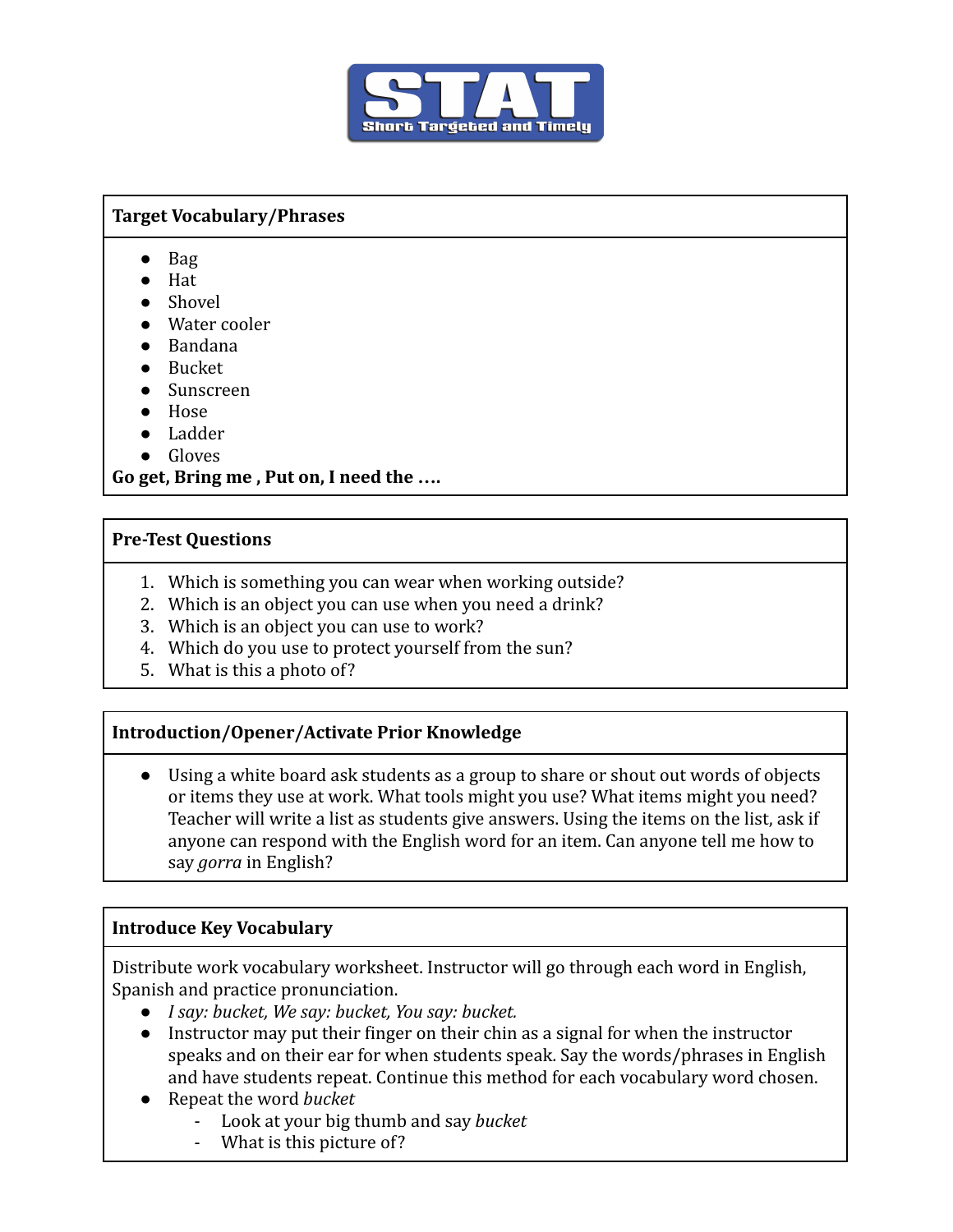

- Yell out the word *bucket*/ whisper the word *bucket* etc.
- *●* Vocabulary words **taught/adjusted** to OSY work environment.

**In-person Activity 1**: Print out and laminate images/cards of work related items. Place cards in two separate piles. Split the group into two teams. Have one person call out the name of the object while both teams race to the pile to retrieve said item. First team to return the correct image wins a point.

**In-Person Activity 2:** (Optional) Place items from the list on the ground. Split the group of students into two groups. Instructor will use target phrases and have students respond based on the command. Ex. Go get the hose (student will go to get the hose). Put on the hat (student will pick up the hat and put it on their head).

## **Virtual Activities:**

- Students practice vocabulary using the **[Quizlet Activities](https://quizlet.com/_9vead0?x=1qqt&i=2rb91e)** matching game.
- Quia [with answers](https://www.quia.com/quiz/8068424.html)/[without answers](http://www.quia.com/quiz/8068425.html)
- [EdPuzzle Video](https://edpuzzle.com/assignments/61a98ef77785ad42fe560e35/watch)

## **Extension Activity**

- Direct students to the **English for Daily Life Lessons** to extend their learning.
- (Optional) The instructor can voice record all of the vocabulary associated with this lesson. Have the student listen to the recording every day for one week. When the student has memorized the vocabulary, have them send a voice recording to the instructor using either WhatsApp or My Memos.
- **Introduce target phrases:** Instructor will review targeted three phrases related to work. Instructor will go through each phrase in English, Spanish, and pronounce the phrases. Instructor can act out each phrase; for example: Go get (walk over to said item and return back to the group), Put on (open sunscreen and put it on your arm), etc.

## **Post-Test Questions**

- 1. Which is something you can wear when working outside?
- 2. Which is an object you can use when you need a drink?
- 3. Which is an object you can use to work?
- 4. Which do you use to protect yourself from the sun?
- 5. What is this a photo of?

**BONUS** Question: What object can you wear to protect your hands?